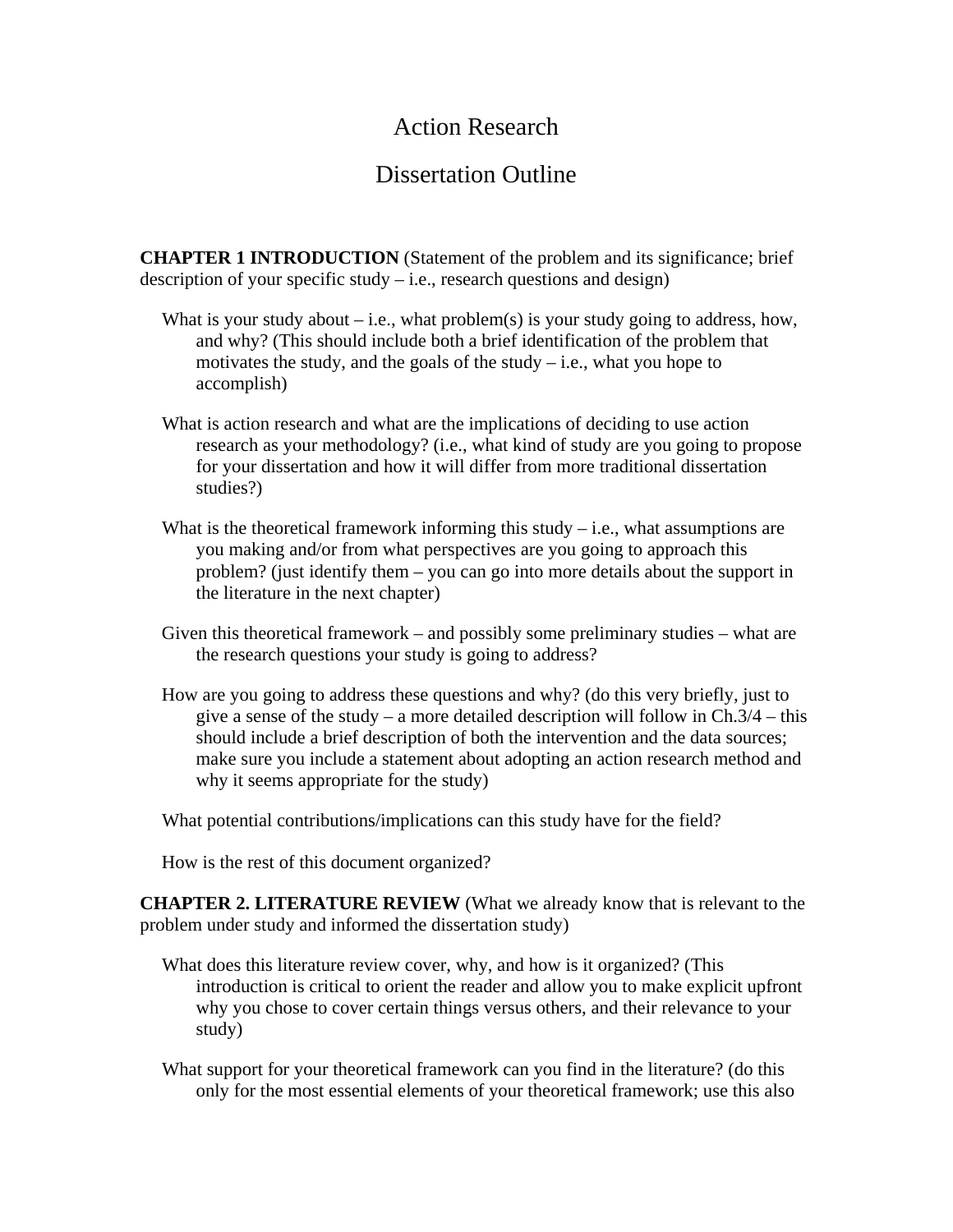as an opportunity to identify key elements of your theoretical framework that have implications for your study, and make those implications explicit)

- What do we already know about the problem under study from existing research, and what implications does this knowledge have for the study? What are the "gaps", i.e., what do we NOT know yet about the problem, and how is the proposed study going to address some of these gaps?
- $\Box$  (when appropriate) What do we know from previous studies that can help us design a more effective intervention?

**CHAPTER 3. RESEARCH DESIGN** (In details, what you plan to do to address your research questions and the rationale for these decisions)

### **Introduction.**

What is your study? (Only if a reminder seems needed)

How is this chapter organized, and what is the function/goal of each section?

#### **Choice of methodology.**

What are the basic tenets of action research?

Why did you choose this approach for your study?

#### **Context.**

- What is the context (i.e., district, school, agency, program, grant project, etc.) in which you will conduct the study?
- What are characteristic elements of that context that are most relevant for your study?

Why did you choose this context?

(if relevant) How is your study going to be influenced by this choice?

What is your own role and how does that position you as a researcher?

## **Overall design.**

- What are your research questions? (in some cases, you may be able now to state them in more detail than in the introduction)
- What is the overall design of your study to address these question? (only if it seems needed – if so, include both a brief description of the intervention, its rationale, and identify key data sources)

## **Participants' recruitment.**